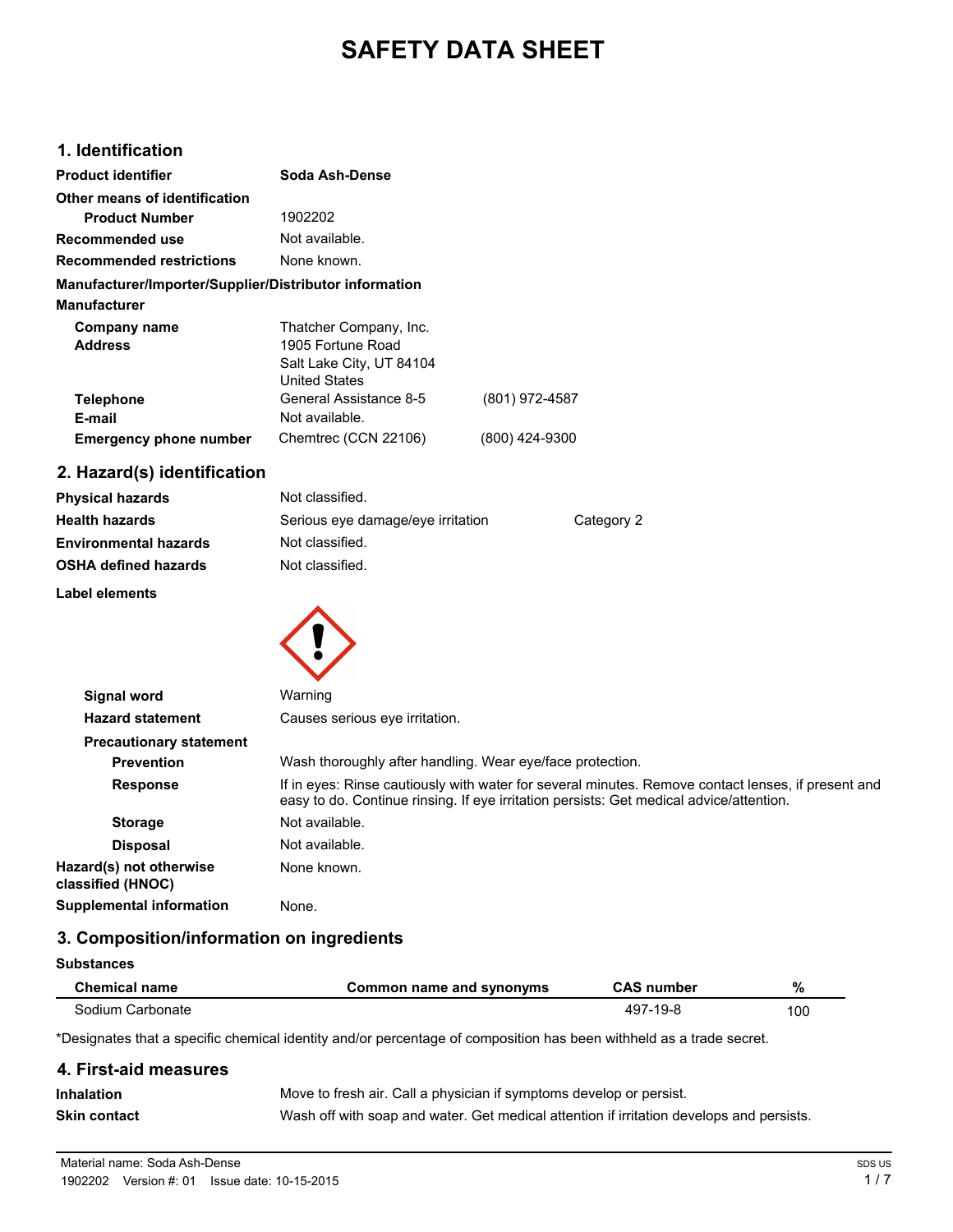| Eye contact                                                                  | Do not rub eyes. Immediately flush eyes with plenty of water for at least 15 minutes. Remove<br>contact lenses, if present and easy to do. Continue rinsing. Get medical attention if irritation<br>develops and persists. |
|------------------------------------------------------------------------------|----------------------------------------------------------------------------------------------------------------------------------------------------------------------------------------------------------------------------|
| Ingestion                                                                    | Rinse mouth. Get medical attention if symptoms occur.                                                                                                                                                                      |
| <b>Most important</b><br>symptoms/effects, acute and<br>delayed              | Severe eye irritation. Symptoms may include stinging, tearing, redness, swelling, and blurred<br>vision. Dusts may irritate the respiratory tract, skin and eyes.                                                          |
| Indication of immediate<br>medical attention and special<br>treatment needed | Provide general supportive measures and treat symptomatically. Keep victim under observation.<br>Symptoms may be delayed.                                                                                                  |
| <b>General information</b>                                                   | Ensure that medical personnel are aware of the material(s) involved, and take precautions to<br>protect themselves.                                                                                                        |
| 5. Fire-fighting measures                                                    |                                                                                                                                                                                                                            |

| Suitable extinguishing media                                     | Water fog. Foam. Dry chemical powder. Carbon dioxide (CO2).                                |
|------------------------------------------------------------------|--------------------------------------------------------------------------------------------|
| Unsuitable extinguishing<br>media                                | Do not use water jet as an extinguisher, as this will spread the fire.                     |
| Specific hazards arising from<br>the chemical                    | Not applicable.                                                                            |
| Special protective equipment<br>and precautions for firefighters | Wear suitable protective equipment.                                                        |
| <b>Fire fighting</b><br>equipment/instructions                   | Use water spray to cool unopened containers.                                               |
| <b>Specific methods</b>                                          | Use standard firefighting procedures and consider the hazards of other involved materials. |
| <b>General fire hazards</b>                                      | No unusual fire or explosion hazards noted.                                                |
|                                                                  |                                                                                            |

# **6. Accidental release measures**

| <b>Personal precautions.</b><br>protective equipment and<br>emergency procedures | Keep unnecessary personnel away. Keep people away from and upwind of spill/leak. Wear<br>appropriate protective equipment and clothing during clean-up. Use a NIOSH/MSHA approved<br>respirator if there is a risk of exposure to dust/fume at levels exceeding the exposure limits. Do not<br>touch damaged containers or spilled material unless wearing appropriate protective clothing.<br>Ensure adequate ventilation. Local authorities should be advised if significant spillages cannot be<br>contained. For personal protection, see section 8 of the SDS. |  |
|----------------------------------------------------------------------------------|---------------------------------------------------------------------------------------------------------------------------------------------------------------------------------------------------------------------------------------------------------------------------------------------------------------------------------------------------------------------------------------------------------------------------------------------------------------------------------------------------------------------------------------------------------------------|--|
| Methods and materials for<br>containment and cleaning up                         | Stop the flow of material, if this is without risk. Absorb in vermiculite, dry sand or earth and place<br>into containers. Collect dust using a vacuum cleaner equipped with HEPA filter.                                                                                                                                                                                                                                                                                                                                                                           |  |
|                                                                                  | Large Spills: Wet down with water and dike for later disposal. Shovel the material into waste<br>container. Avoid the generation of dusts during clean-up. Following product recovery, flush area<br>with water.                                                                                                                                                                                                                                                                                                                                                    |  |
|                                                                                  | Small Spills: Sweep up or vacuum up spillage and collect in suitable container for disposal. Wipe<br>up with absorbent material (e.g. cloth, fleece). Clean surface thoroughly to remove residual<br>contamination.                                                                                                                                                                                                                                                                                                                                                 |  |
|                                                                                  | Never return spills to original containers for re-use. For waste disposal, see section 13 of the SDS.                                                                                                                                                                                                                                                                                                                                                                                                                                                               |  |
| <b>Environmental precautions</b>                                                 | Avoid discharge into drains, water courses or onto the ground.                                                                                                                                                                                                                                                                                                                                                                                                                                                                                                      |  |
| 7. Handling and storage                                                          |                                                                                                                                                                                                                                                                                                                                                                                                                                                                                                                                                                     |  |
| <b>Precautions for safe handling</b>                                             | Minimize dust generation and accumulation. Provide appropriate exhaust ventilation at places<br>where dust is formed. Avoid contact with eyes. Wear appropriate personal protective equipment.<br>Observe good industrial hygiene practices.                                                                                                                                                                                                                                                                                                                        |  |
| Conditions for safe storage,<br>including any incompatibilities                  | Store in original tightly closed container. Store in a well-ventilated place. Store away from<br>incompatible materials (see Section 10 of the SDS).                                                                                                                                                                                                                                                                                                                                                                                                                |  |
| 8. Exposure controls/personal protection                                         |                                                                                                                                                                                                                                                                                                                                                                                                                                                                                                                                                                     |  |
| <b>Occupational exposure limits</b>                                              | No exposure limits noted for ingredient(s).                                                                                                                                                                                                                                                                                                                                                                                                                                                                                                                         |  |

**Biological limit values** No biological exposure limits noted for the ingredient(s).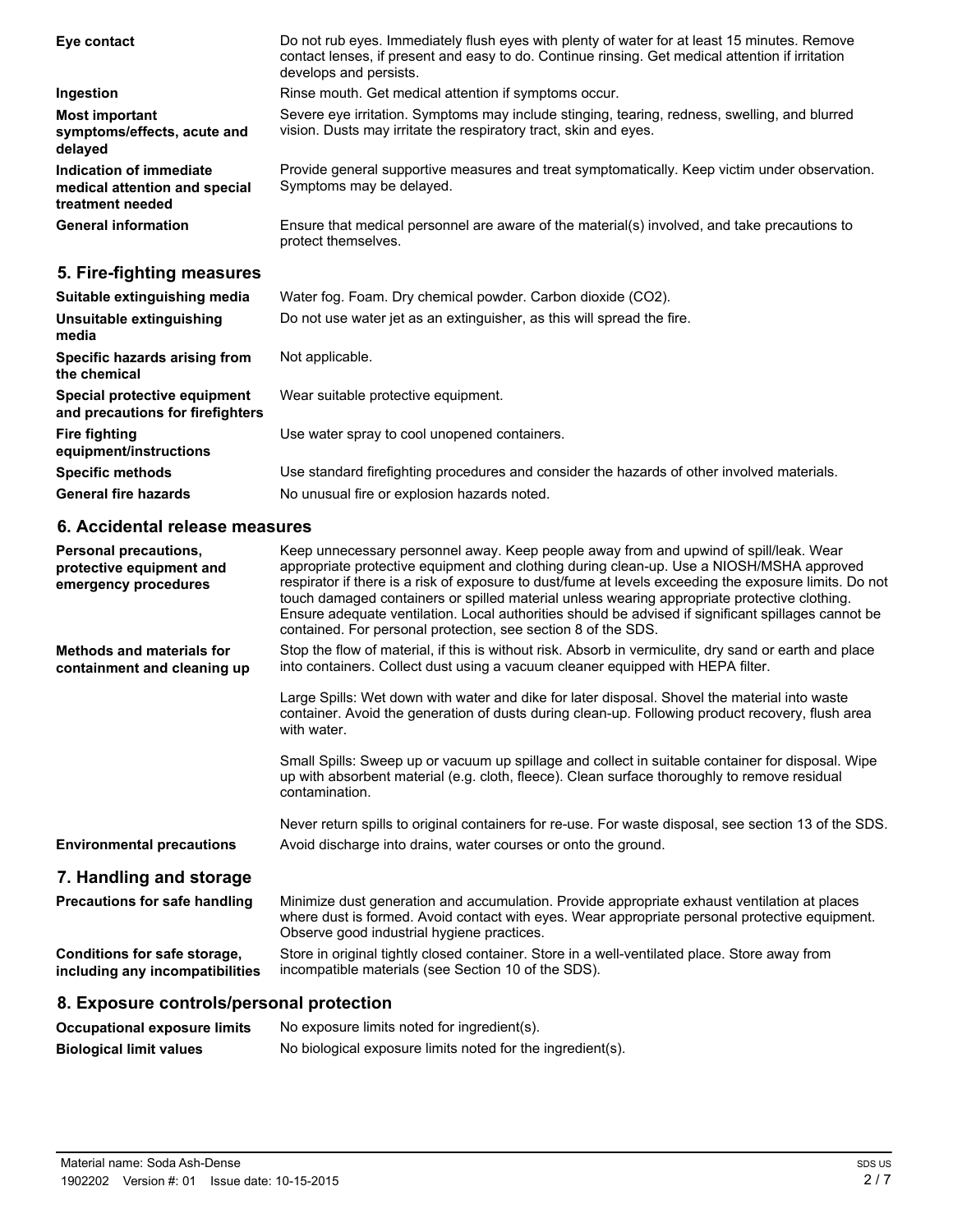| Appropriate engineering<br>controls | Good general ventilation (typically 10 air changes per hour) should be used. Ventilation rates<br>should be matched to conditions. If applicable, use process enclosures, local exhaust ventilation,<br>or other engineering controls to maintain airborne levels below recommended exposure limits. If<br>exposure limits have not been established, maintain airborne levels to an acceptable level. If<br>material is ground, cut, or used in any operation which may generate dusts, use appropriate local<br>exhaust ventilation to keep exposures below the recommended exposure limits. Provide eyewash<br>station. |
|-------------------------------------|----------------------------------------------------------------------------------------------------------------------------------------------------------------------------------------------------------------------------------------------------------------------------------------------------------------------------------------------------------------------------------------------------------------------------------------------------------------------------------------------------------------------------------------------------------------------------------------------------------------------------|
|                                     | Individual protection measures, such as personal protective equipment                                                                                                                                                                                                                                                                                                                                                                                                                                                                                                                                                      |
| <b>Eye/face protection</b>          | Wear safety glasses with side shields (or goggles).                                                                                                                                                                                                                                                                                                                                                                                                                                                                                                                                                                        |
| <b>Skin protection</b>              |                                                                                                                                                                                                                                                                                                                                                                                                                                                                                                                                                                                                                            |
| <b>Hand protection</b>              | Wear appropriate chemical resistant gloves. Suitable gloves can be recommended by the glove<br>supplier.                                                                                                                                                                                                                                                                                                                                                                                                                                                                                                                   |
| <b>Other</b>                        | Wear suitable protective clothing.                                                                                                                                                                                                                                                                                                                                                                                                                                                                                                                                                                                         |
| <b>Respiratory protection</b>       | Use a NIOSH/MSHA approved respirator if there is a risk of exposure to dust/fume at levels<br>exceeding the exposure limits.                                                                                                                                                                                                                                                                                                                                                                                                                                                                                               |
| <b>Thermal hazards</b>              | Wear appropriate thermal protective clothing, when necessary.                                                                                                                                                                                                                                                                                                                                                                                                                                                                                                                                                              |
| General hygiene<br>considerations   | Always observe good personal hygiene measures, such as washing after handling the material<br>and before eating, drinking, and/or smoking. Routinely wash work clothing and protective<br>equipment to remove contaminants.                                                                                                                                                                                                                                                                                                                                                                                                |

# **9. Physical and chemical properties**

| Appearance                                        |                          |
|---------------------------------------------------|--------------------------|
| <b>Physical state</b>                             | Solid.                   |
| Form                                              | Powder.                  |
| Color                                             | Not available.           |
| Odor                                              | Not available.           |
| Odor threshold                                    | Not available.           |
| рH                                                | Not available.           |
| Melting point/freezing point                      | 1563.8 °F (851 °C)       |
| Initial boiling point and boiling<br>range        | Not available.           |
| <b>Flash point</b>                                | Not available.           |
| <b>Evaporation rate</b>                           | Not available.           |
| Flammability (solid, gas)                         | Not available.           |
| Upper/lower flammability or explosive limits      |                          |
| <b>Flammability limit - lower</b><br>(%)          | Not available.           |
| <b>Flammability limit - upper</b><br>(%)          | Not available.           |
| Explosive limit - lower (%)                       | Not available.           |
| Explosive limit - upper (%)                       | Not available.           |
| Vapor pressure                                    | < 0.0000001 kPa at 25 °C |
| <b>Vapor density</b>                              | Not available.           |
| <b>Relative density</b>                           | Not available.           |
| Solubility(ies)                                   |                          |
| Solubility (water)                                | Not available.           |
| <b>Partition coefficient</b><br>(n-octanol/water) | Not available.           |
| <b>Auto-ignition temperature</b>                  | Not available.           |
| <b>Decomposition temperature</b>                  | 752 °F (400 °C)          |
| <b>Viscosity</b>                                  | Not available.           |
| <b>Other information</b>                          |                          |
| <b>Explosive properties</b>                       | Not explosive.           |
| Molecular formula                                 | Na2CO3                   |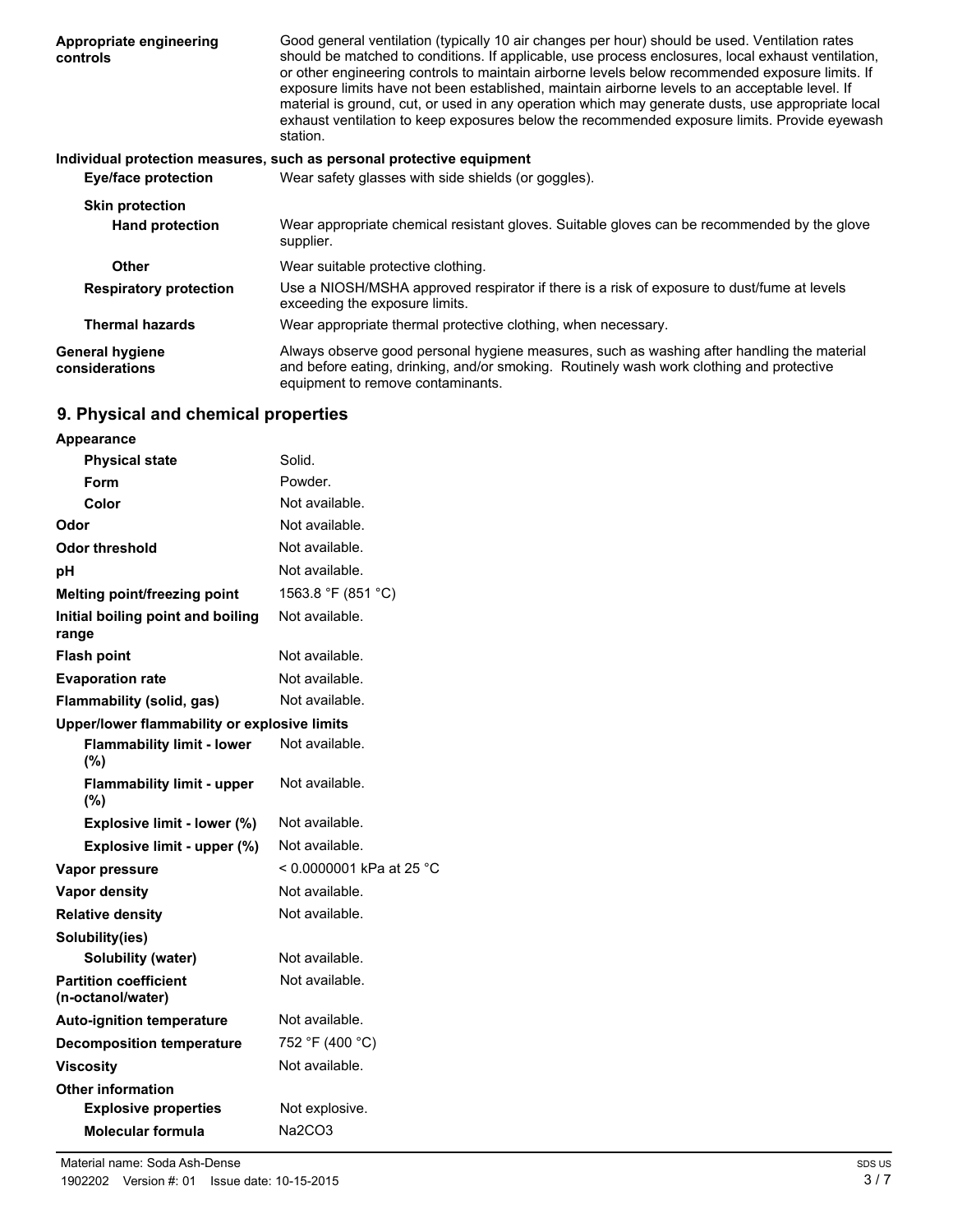| Molecular weight            | 105.99 g/mol   |
|-----------------------------|----------------|
| <b>Oxidizing properties</b> | Not oxidizing. |

# **10. Stability and reactivity**

| <b>Reactivity</b>                            | The product is stable and non-reactive under normal conditions of use, storage and transport. |
|----------------------------------------------|-----------------------------------------------------------------------------------------------|
| <b>Chemical stability</b>                    | Material is stable under normal conditions.                                                   |
| <b>Possibility of hazardous</b><br>reactions | No dangerous reaction known under conditions of normal use.                                   |
| <b>Conditions to avoid</b>                   | Contact with incompatible materials.                                                          |
| Incompatible materials                       | None known.                                                                                   |
| <b>Hazardous decomposition</b><br>products   | No hazardous decomposition products are known.                                                |

# **11. Toxicological information**

# **Information on likely routes of exposure**

| <b>Inhalation</b>                                                                  | Dust may irritate respiratory system.                                                                                                                             |
|------------------------------------------------------------------------------------|-------------------------------------------------------------------------------------------------------------------------------------------------------------------|
| <b>Skin contact</b>                                                                | Dust or powder may irritate the skin.                                                                                                                             |
| Eye contact                                                                        | Causes serious eve irritation.                                                                                                                                    |
| Ingestion                                                                          | Health injuries are not known or expected under normal use.                                                                                                       |
| Symptoms related to the<br>physical, chemical and<br>toxicological characteristics | Severe eye irritation. Dusts may irritate the respiratory tract, skin and eyes. Symptoms may<br>include stinging, tearing, redness, swelling, and blurred vision. |

### **Information on toxicological effects**

# **Acute toxicity**

| <b>Product</b>                                        | <b>Species</b>                                                                                                      | <b>Test Results</b> |  |
|-------------------------------------------------------|---------------------------------------------------------------------------------------------------------------------|---------------------|--|
| Soda Ash-Dense (CAS 497-19-8)                         |                                                                                                                     |                     |  |
| <b>Acute</b>                                          |                                                                                                                     |                     |  |
| <b>Inhalation</b>                                     |                                                                                                                     |                     |  |
| <b>LC50</b>                                           | Guinea pig                                                                                                          | 0.8 mg/l, 2 Hours   |  |
|                                                       | Mouse                                                                                                               | 1.2 mg/l, 2 Hours   |  |
|                                                       | Rat                                                                                                                 | 2.3 mg/l, 2 Hours   |  |
| Oral                                                  |                                                                                                                     |                     |  |
| LD50                                                  | Rat                                                                                                                 | 4090 mg/kg          |  |
|                                                       | * Estimates for product may be based on additional component data not shown.                                        |                     |  |
| <b>Skin corrosion/irritation</b>                      | Health injuries are not known or expected under normal use.                                                         |                     |  |
| Serious eye damage/eye<br>irritation                  | Causes serious eye irritation.                                                                                      |                     |  |
| <b>Respiratory or skin sensitization</b>              |                                                                                                                     |                     |  |
| <b>Respiratory sensitization</b>                      | Not a respiratory sensitizer.                                                                                       |                     |  |
| <b>Skin sensitization</b>                             | This product is not expected to cause skin sensitization.                                                           |                     |  |
| Germ cell mutagenicity                                | No data available to indicate product or any components present at greater than 0.1% are<br>mutagenic or genotoxic. |                     |  |
| Carcinogenicity                                       | This product is not considered to be a carcinogen by IARC, ACGIH, NTP, or OSHA.                                     |                     |  |
|                                                       | US. OSHA Specifically Regulated Substances (29 CFR 1910.1001-1050)                                                  |                     |  |
| Not listed.                                           |                                                                                                                     |                     |  |
| <b>Reproductive toxicity</b>                          | This product is not expected to cause reproductive or developmental effects.                                        |                     |  |
| Specific target organ toxicity -<br>single exposure   | Not classified.                                                                                                     |                     |  |
| Specific target organ toxicity -<br>repeated exposure | Not classified.                                                                                                     |                     |  |
| <b>Aspiration hazard</b>                              | Not an aspiration hazard.                                                                                           |                     |  |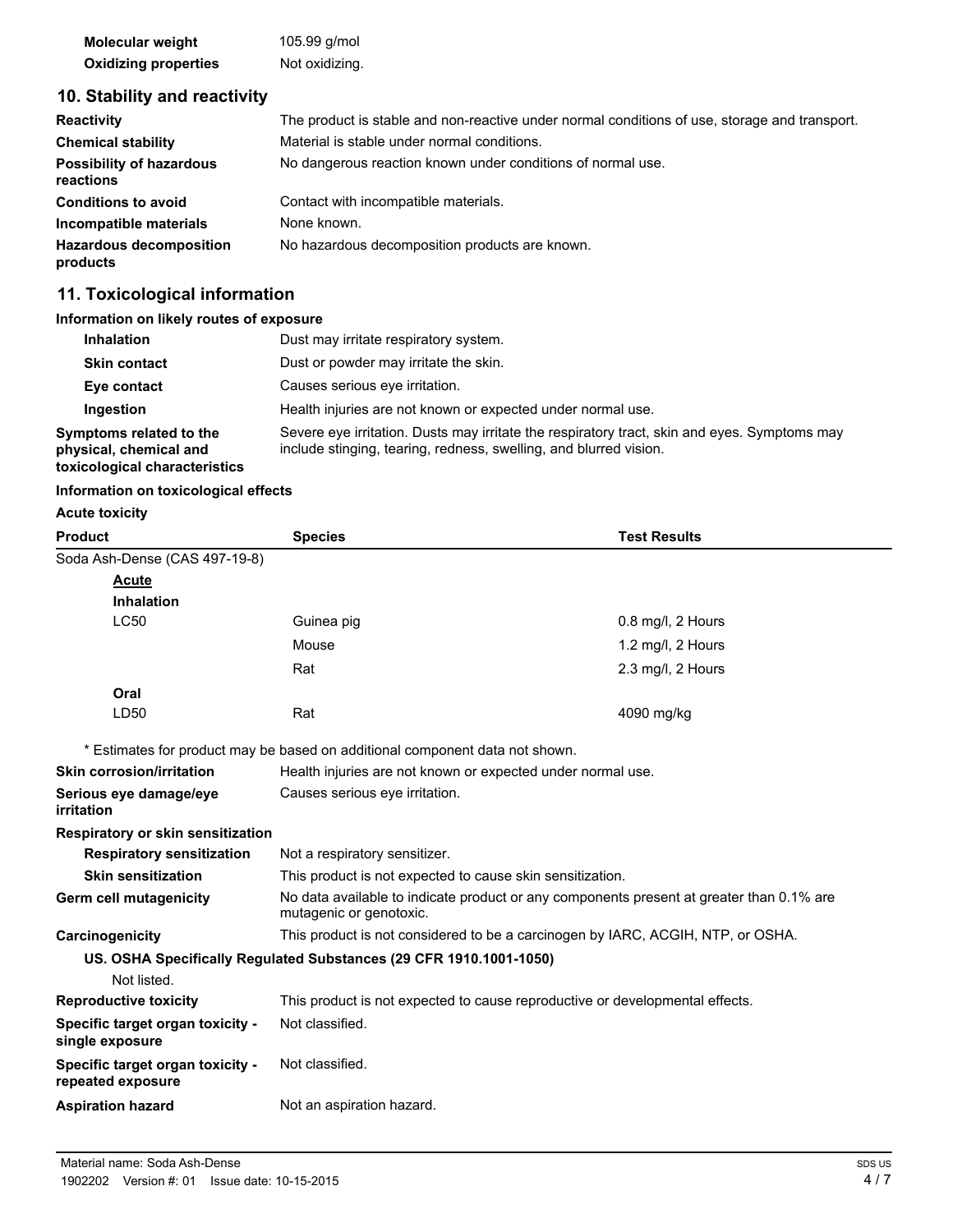# **12. Ecological information**

**Ecotoxicity**

The product is not classified as environmentally hazardous. However, this does not exclude the possibility that large or frequent spills can have a harmful or damaging effect on the environment.

| become into the detection and active about the continuation of monophilation and content on the continuum |                                 |                              |  |  |
|-----------------------------------------------------------------------------------------------------------|---------------------------------|------------------------------|--|--|
|                                                                                                           | <b>Species</b>                  | <b>Test Results</b>          |  |  |
|                                                                                                           |                                 |                              |  |  |
|                                                                                                           |                                 |                              |  |  |
| EC50                                                                                                      | Water flea (Ceriodaphnia dubia) | 156.6 - 298.9 mg/l, 48 hours |  |  |
| LC50                                                                                                      | Bluegill (Lepomis macrochirus)  | 300 mg/l, 96 hours           |  |  |
|                                                                                                           | Sodium Carbonate (CAS 497-19-8) |                              |  |  |

\* Estimates for product may be based on additional component data not shown.

| Persistence and degradability    | No data is available on the degradability of this product.                                                                                                                                 |  |
|----------------------------------|--------------------------------------------------------------------------------------------------------------------------------------------------------------------------------------------|--|
| <b>Bioaccumulative potential</b> | No data available.                                                                                                                                                                         |  |
| <b>Mobility in soil</b>          | No data available.                                                                                                                                                                         |  |
| Other adverse effects            | No other adverse environmental effects (e.g. ozone depletion, photochemical ozone creation<br>potential, endocrine disruption, global warming potential) are expected from this component. |  |

### **13. Disposal considerations**

| <b>Disposal instructions</b>             | Collect and reclaim or dispose in sealed containers at licensed waste disposal site. Dispose of<br>contents/container in accordance with local/regional/national/international regulations.                            |
|------------------------------------------|------------------------------------------------------------------------------------------------------------------------------------------------------------------------------------------------------------------------|
| Local disposal regulations               | Dispose in accordance with all applicable regulations.                                                                                                                                                                 |
| Hazardous waste code                     | The waste code should be assigned in discussion between the user, the producer and the waste<br>disposal company.                                                                                                      |
| Waste from residues / unused<br>products | Dispose of in accordance with local regulations. Empty containers or liners may retain some<br>product residues. This material and its container must be disposed of in a safe manner (see:<br>Disposal instructions). |
| Contaminated packaging                   | Since emptied containers may retain product residue, follow label warnings even after container is<br>emptied. Empty containers should be taken to an approved waste handling site for recycling or<br>disposal.       |

### **14. Transport information**

**DOT**

Not regulated as dangerous goods.

#### **IATA**

Not regulated as dangerous goods.

#### **IMDG**

Not regulated as dangerous goods.

#### **Transport in bulk according to** Not applicable. **Annex II of MARPOL 73/78 and the IBC Code**

## **15. Regulatory information**

### **US federal regulations**

This product is a "Hazardous Chemical" as defined by the OSHA Hazard Communication Standard, 29 CFR 1910.1200.

### **TSCA Section 12(b) Export Notification (40 CFR 707, Subpt. D)**

Not regulated.

**CERCLA Hazardous Substance List (40 CFR 302.4)**

Not listed.

### **SARA 304 Emergency release notification**

Not regulated.

**US. OSHA Specifically Regulated Substances (29 CFR 1910.1001-1050)**

Not listed.

**Hazard categories**

# **Superfund Amendments and Reauthorization Act of 1986 (SARA)**

Immediate Hazard - Yes Delayed Hazard - No Fire Hazard - No Pressure Hazard - No Reactivity Hazard - No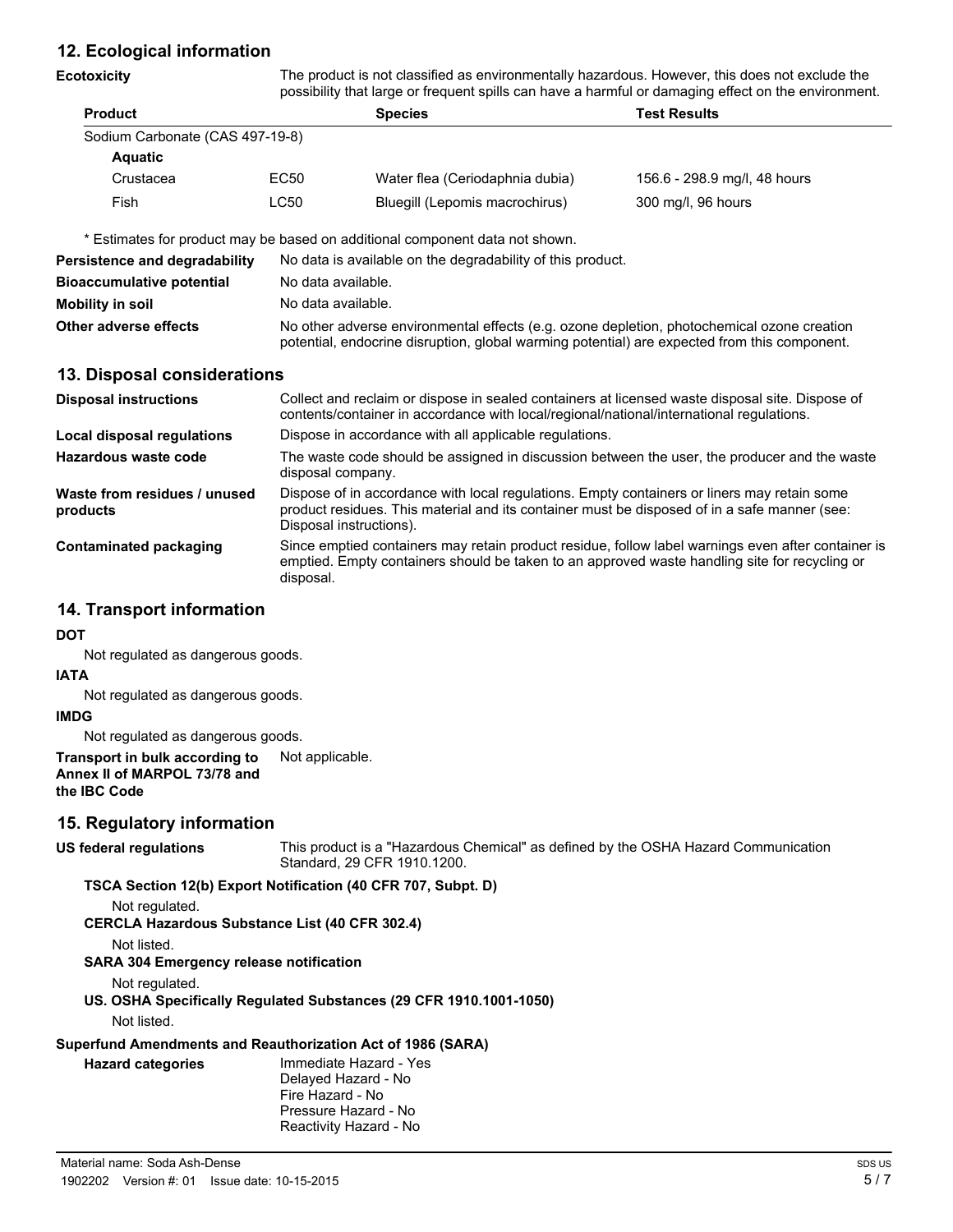#### **SARA 302 Extremely hazardous substance**

Not listed.

#### **SARA 311/312 Hazardous** Yes

**chemical**

**SARA 313 (TRI reporting)** Not regulated.

#### **Other federal regulations**

**Clean Air Act (CAA) Section 112 Hazardous Air Pollutants (HAPs) List**

Not regulated.

**Clean Air Act (CAA) Section 112(r) Accidental Release Prevention (40 CFR 68.130)**

Not regulated.

**Safe Drinking Water Act** Not regulated. **(SDWA)**

### **US state regulations**

- **US. California Controlled Substances. CA Department of Justice (California Health and Safety Code Section 11100)** Not listed.
- **US. Massachusetts RTK Substance List**
	- Not regulated.
- **US. New Jersey Worker and Community Right-to-Know Act**

Not regulated.

**US. Pennsylvania RTK - Hazardous Substances**

Not regulated.

- **US. Pennsylvania Worker and Community Right-to-Know Law**
	- Not listed.

### **US. Rhode Island RTK**

Not regulated.

### **US. California Proposition 65**

California Safe Drinking Water and Toxic Enforcement Act of 1986 (Proposition 65): This material is not known to contain any chemicals currently listed as carcinogens or reproductive toxins.

### **International Inventories**

| Country(s) or region        | Inventory name                                                            | On inventory (yes/no)* |
|-----------------------------|---------------------------------------------------------------------------|------------------------|
| Australia                   | Australian Inventory of Chemical Substances (AICS)                        | Yes                    |
| Canada                      | Domestic Substances List (DSL)                                            | Yes                    |
| Canada                      | Non-Domestic Substances List (NDSL)                                       | No                     |
| China                       | Inventory of Existing Chemical Substances in China (IECSC)                | Yes                    |
| Europe                      | European Inventory of Existing Commercial Chemical<br>Substances (EINECS) | Yes                    |
| Europe                      | European List of Notified Chemical Substances (ELINCS)                    | No                     |
| Japan                       | Inventory of Existing and New Chemical Substances (ENCS)                  | Yes                    |
| Korea                       | Existing Chemicals List (ECL)                                             | Yes                    |
| New Zealand                 | New Zealand Inventory                                                     | Yes                    |
| <b>Philippines</b>          | Philippine Inventory of Chemicals and Chemical Substances<br>(PICCS)      | Yes                    |
| United States & Puerto Rico | Toxic Substances Control Act (TSCA) Inventory                             | Yes                    |

\*A "Yes" indicates that all components of this product comply with the inventory requirements administered by the governing country(s) A "No" indicates that one or more components of the product are not listed or exempt from listing on the inventory administered by the governing country(s).

# **16. Other information, including date of preparation or last revision**

| <b>Issue date</b>   | 10-15-2015                                       |
|---------------------|--------------------------------------------------|
| <b>Version</b> #    | 01                                               |
| <b>NFPA ratings</b> | Health: $2$<br>Flammability: 0<br>Instability: 0 |